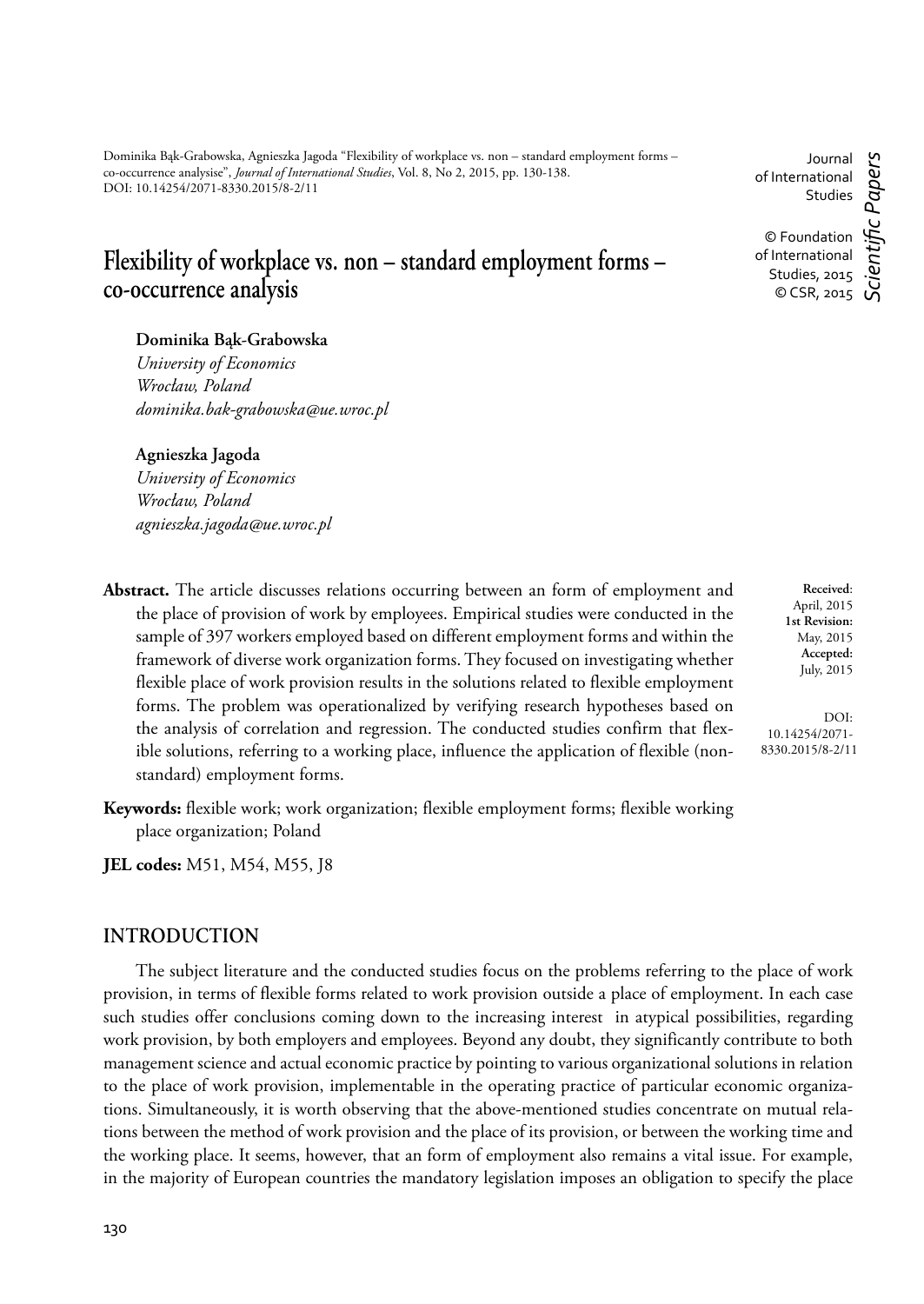of work provision in employment contracts. Such stipulation is not included in civil law contracts, which leads to putting forward the hypothesis stating that commissioned employment facilitates flexible solutions in terms of flexible place of work provision. The authors decided to verify the above hypothesis in the course of empirical research which was conducted using a survey provision of work in the group of 397 employees from 49 enterprises. The research hypothesis was verified by applying statistical analysis methods, i.e. correlation and regression analysis.

# **THE CONTEPTUALIZATION OF TERMS**

The subject literature has been paying attention to workplace selection and development since the times of industrial era and the origins of Taylorism. Back then a workplace constituted a place of work provision, i.e. an object, which if adequately developed, resulted in higher productivity. At that time it was identified with the designated and specified place in an employer's official seat, permanently assigned to a particular employee.. A modern approach to workplace is much less frequently identical with the place of work provision – contemporary conditions of enterprises functioning impose their employees' mobility, whereas the development of ICT technologies opens opportunities for performing remote work, away from an employer's official seat.

Having considered the existing theoretical solutions a conclusion can be drawn that a given workplace can be of permanent, changing or area specific nature. A permanent workplace represents a stationary point defined for an employee in geographical terms. If an employee is delegated to work in other workplaces, he/ she goes on a business trip to a specified place. On the other hand, a changing place of work provision takes the form of specific workplaces to which a particular employee is delegated in order to provide a permanent and previously specified type of work, e.g. an employee combining work at home and work in an office, or a construction worker working at different construction sites. Area specific workplace is understood as a certain area of an employee's occupational activity. Therefore, it is the area within which employees are permanently obliged to move and make trips within the specific area boundaries, e.g. drivers.

Having taken the organizational solutions into account, both subject literature and economic practice distinguish the following forms of work provision in terms of its provision place.

- **Permanent place of work provision work in an employer's official seat**, performed at one workstation.
- **Permanent place of work provision work in an employer's official seat**, without one workstation, the so-called *hot desking*.
- **Permanent place of work provision working at home**, involving simple, manual activities, the socalled *home-based work,* or by means of applying information and communication technologies (ICT), the so-called *teleworking*.
- **Changing place of work provision:** in the seat of a different employer and at a workstation indicated by this employer, the so-called *hoteling*, performed in telecentres, telecottages, using information and communication technologies (ICT), the so-called *teleworking* in different places indicated by an employer.
- **Area specific place of work provision**  *mobile work* performed in different places without any defined permanent workplace and *nomadic work*, mobile work using ICT.

As it has been presented, the understanding of workplace concept is relatively uniform, based on the available reference sources, and the division into traditional as well as atypical solutions in this matter does not seem controversial. Atypical forms refer to providing work outside an enterprise, or in the form of hot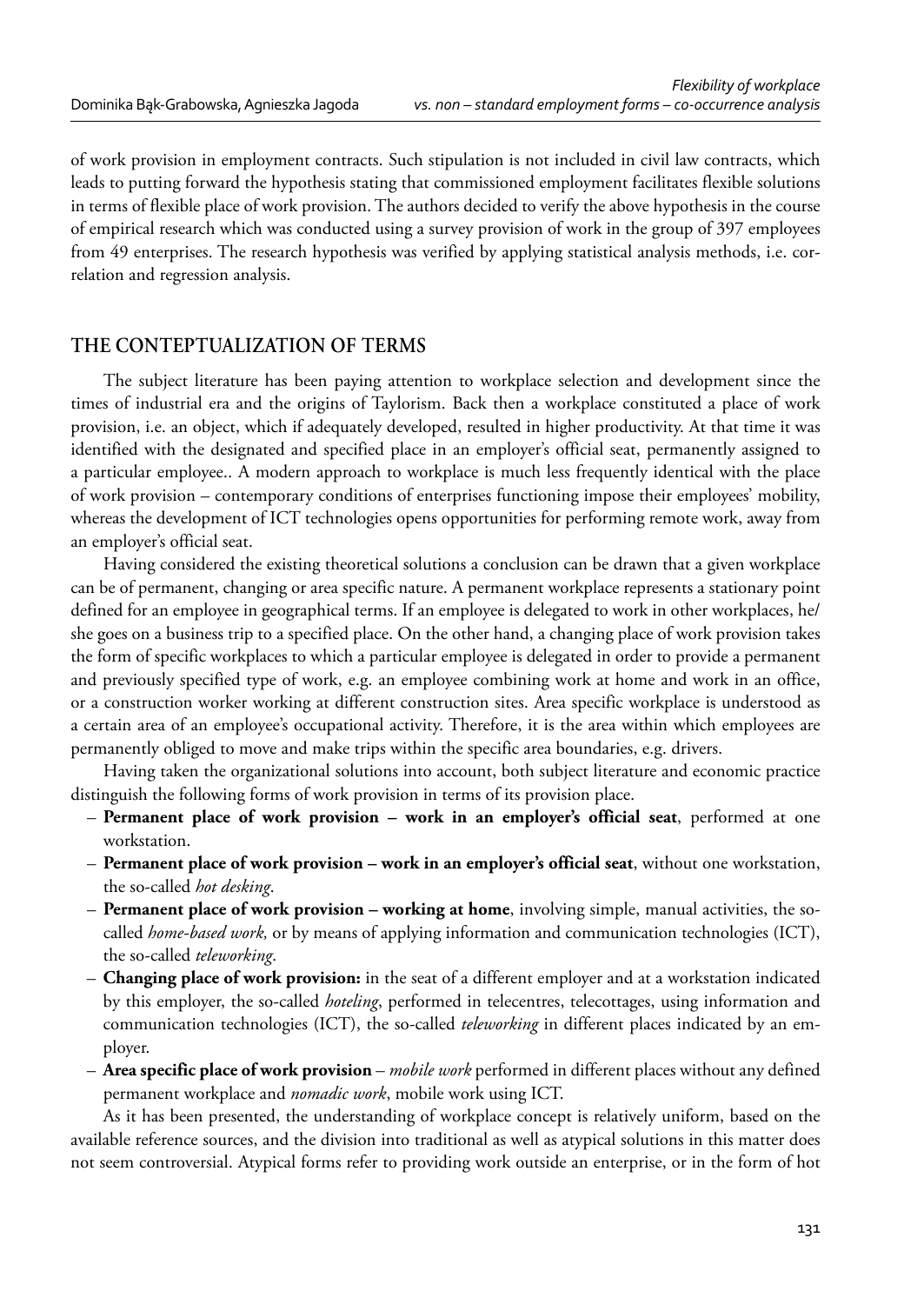desking. However, the understanding of the term *form of employment* does seem problematic. Defining and classifying forms of employment is most frequently performed in the context of these forms division into classical and flexible ones. In the opinion of E. Bak (Bak, 2006) traditional employment form occurs when the following conditions are met:

- an employee is employed based on a permanent contract,
- an employee works full time (full time contract employment) at specified working hours and on the premises of an employer,
- a long-term, continuous employment takes place.

The authors are of the opinion that flexible employment forms refer to the ones which present neither of the listed characteristics. This approach is quite popular in the subject literature, however, also a disputable one, since on its basis a conclusion can be drawn that any modification aimed at offering flexibility in working arrangements or workplace decides about introducing the flexible form of employment. Having approached flexible employment forms in this way one can state that an employment form is a broad term covering the majority of categories related to work organization. In the authors' opinion the term *forms of employment* should be understood in its much narrower sense and defined as – resulting mainly from the legal basis – forms of relationships between contractors and enterprises for which they perform work. (Bąk-Grabowska, 2012; Bąk-Grabowska and Jagoda, 2012) The research conducted on non-standard employment forms perception indicates that in practice they are most frequently perceived as the application of other than contract employment solutions, which are often colloquially referred to using a pejorative term of "junk contracts" (Bąk-Grabowska, 2012). The suggested term *forms of employment* covers employment legal basis and corresponds to its common understanding. Simultaneously, the proposed categorization responds to the presented needs for differentiating and grouping solutions in terms of work flexibility, which is an indispensable condition to compare research results and science development in this particular field (Pfeffer, 1993; Cappelii and Keller, 2013).

Within the framework of the discussed employment forms the solutions associated with direct relationships between an employer and an employee (even if he/she runs his/her own business) were analyzed. Whereas, the employment forms related to the occurrence of an intermediary entity (human resources provider) were not discussed, such as e.g. temporary employment agency or an outsourcing enterprise. Illegal employment forms were not considered either, i.e. unregistered employment. The above-mentioned limitations resulted in the fact that the study focused on the following employment forms: employment based on contract employment (employment relationship); employment based on civil law contracts (commissioned employment under a commission agreement or a work-piece agreement) and self-employment (a person carrying out tasks for the benefit of an enterprise runs his/her own business). Moreover, a management contract was distinguished in the management group as the possible employment basis, having assumed that the contract represents the form of a civil law agreement. The presented categorization refers to work relationship based on contract employment as a standard (traditional) solution, whereas the remaining solutions were defined as non-standard (flexible) employment forms.

### **RESEARCH METHODOLOGY**

The empirical research results, presented in the article, constitute the segment of a larger research project<sup>1</sup>. The selection of enterprises for the sample was based on the available database, in particular from the

<sup>&</sup>lt;sup>1</sup> The scientific study financed from Polish funds for science in 2010-2013 as the research project no. N N115 327238, Work organization in modern enterprises - determinants and implications was conducted by one of the authors, Agnieszka Jagoda, PhD.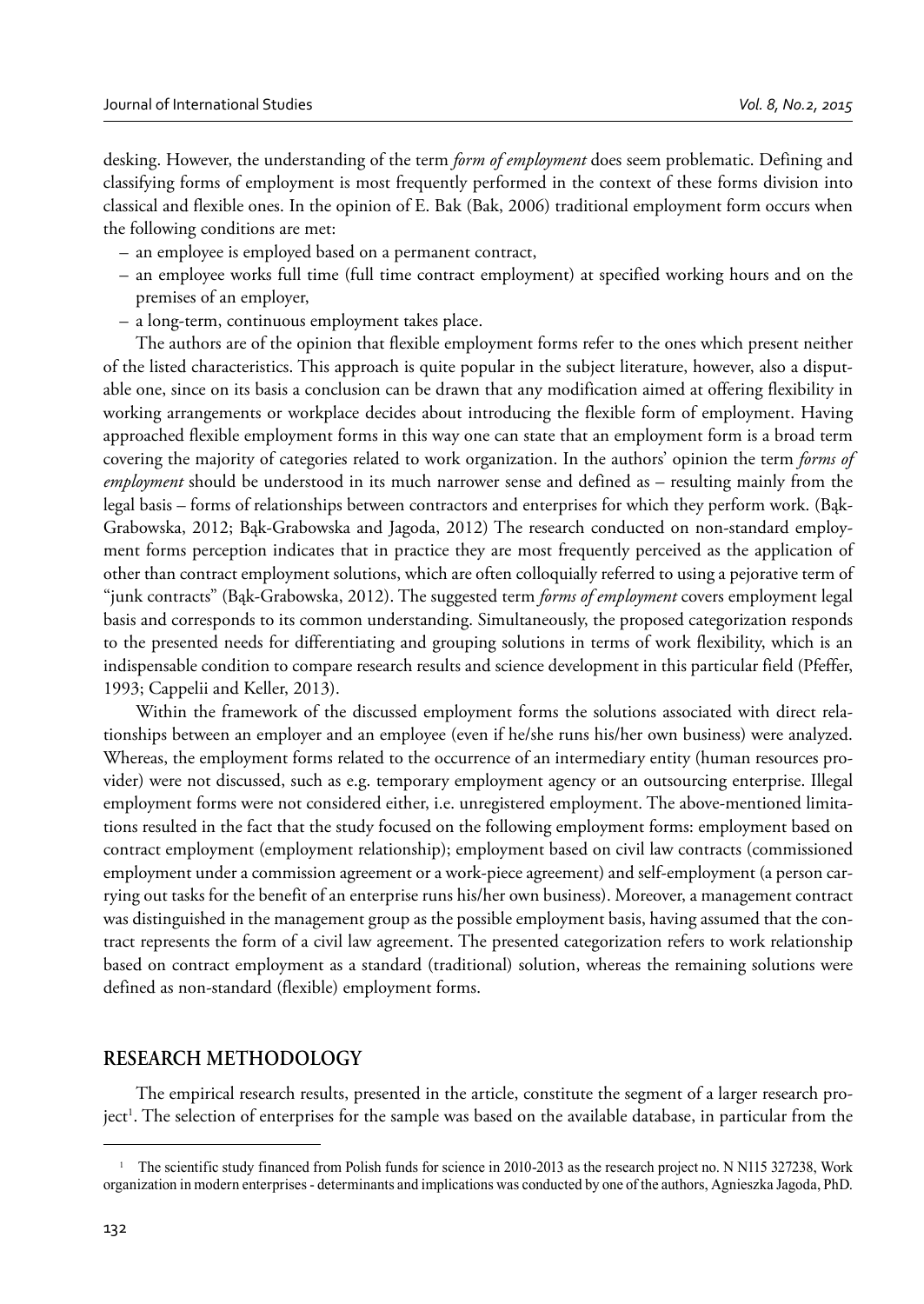Chambers of Commerce and Industry, the Classified Directory and the Internet database, personal contacts were also used. The questionnaire was distributed, on each occasion. It was assumed that in case of microenterprises the questionnaire should be filled in by the owner and by approximately half of the employees, whereas in larger enterprises by three representatives of management staff and their four subordinates, in each case. The empirical reality showed, however, that the assumption made was not always possible to carry out, since the returned questionnaires did not always meet the comprehensiveness requirement. In 2011, before carrying out the relevant research, pilot studies were conducted in 12 enterprises. Their results allowed for the verification of research tools and formed the final version of particular survey questions and also confirmed the validity of the chosen research field exploration. The relevant research was conducted in the period 2012-2014. The complete information was finally received from the employees of 49 enterprises. The questionnaire was filled in by the total of 397 employees, including 92 representatives of management staff and 305 other workers. 42 questionnaires were rejected (7 enterprises) due to their extensive incompleteness or errors in filling them in.

The difficulties related to sample selection – for methodological and organizational reasons (i.e. large population of enterprises in Lower Silesia region, their organizational and sector diversity, as well as other characteristics, the analysis of which is included in the demographics attached to the questionnaire) and also the desirability of the sample selection, resulted in deciding to give up the research representativeness. Moreover, the fact that the research sample covered only those enterprises which expressed their willingness to participate in the survey resulted in the fact that the analyzed population does not reflect the economic reality in a multi-layer selection context. Therefore, in spite of the nomothetic research approach the presented results are of idiographic nature, which means that the conclusions drawn refer to the surveyed population only. It seems, however, that the collected responses supplied an empirically abundant material, which in the authors' opinion allows for developing the multidimensional characteristics of flexible work arrangements in different entities. To support the presented thesis it is worth referring to the subject literature discussing empirical research in social science. In spite of the difficulties related to the sample selection, in terms of its representativeness, the obtained results were statistically analyzed – tests of statistical significance (chi-square independence test) and regression analysis were performed. It was decided that even if the conditions for the indicated statistical analysis tools are not fully met, they can still be accepted, since they allow for better understanding of empirical data.

As it has already been mentioned, the empirical research covered 49 domestic enterprises operating in the geographically distinguished area of Lower Silesia. It seems that the research sample requires to be characterized, mainly because its structure differs from the population structure in terms of the characteristics used for its description. While analyzing the surveyed entities the following criteria were adopted: legal ownership form, the scope of activity/sector, length of market presence and employment size.

The final, above-mentioned criterion was measured by means of employment size. It constituted the basis for distinguishing microenterprises (employment size up to 9 workers), small enterprises (employment size from 10 to 49 workers), medium enterprises (employing from  $50 - 249$  workers) and large enterprises (employing more than 250 workers). In the researched sample the largest share (slightly over one third) was taken by large enterprises. Next in line were small enterprises (about one fourth of the analyzed population) and microenterprises (11 entities). Medium enterprises (9 entities) constituted the smallest group.

Having considered the criterion of legal - ownership form, limited liability companies represented the dominating group (slightly over 60% of the analyzed organizations – 31 entities). They were followed by joint-stock companies and self-employed individuals (8 entities each). The questionnaires were also filled in by workers employed in partnerships, constituting the smallest group of surveyed enterprises (2 entities). It has to be emphasized that workers from civil partnerships, limited partnerships and limited joint-stock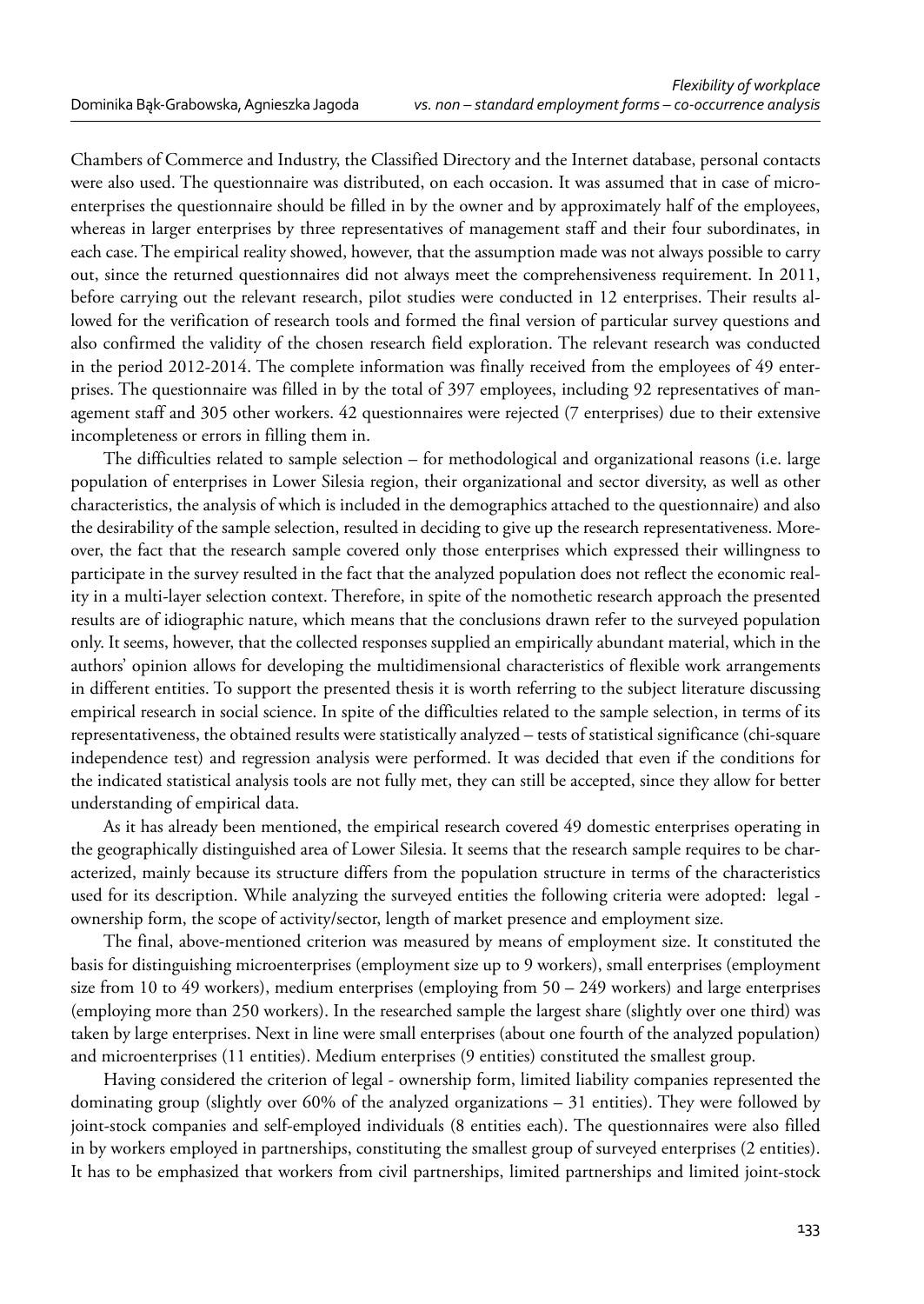partnerships did not provide the comprehensively filled in questionnaires and, therefore, were not included in the below discussed research results.

The surveyed enterprises were also divided in terms of their market presence length. In relation to this criterion the longer functioning enterprises, i.e. for over six years, were the most numerous ones in the research sample (far more than two-thirds of the studied population). Only two enterprises represented young organizations, less than three years present on the market. It may prove that the surveyed enterprises, given their life cycle, have reached their maturity phase and the respective decisions regarding flexible work arrangements are undertaken purposefully and with full awareness.

As far as the sector of activity is concerned, service companies (30 entities) were in the lead. Industry and construction sector enterprises (18 entities) were next in line. Farming, forestry and fishing were only represented by one organization each. It was assumed that sector differences can have impact on flexible work arrangements in an enterprise and the possible related regularities.

It seems that, in the perspective of the conducted research methodology, it is cognitively valuable to analyze the characteristics of respondents answering questions included in the questionnaire. As it is has already been mentioned, the respondents were purposefully divided into two groups:

- management personnel represented by the owners of micro and small enterprises, as well as the executive staff and team managers,
- other workers.

In terms of employment form (see picture 1 attached), the majority of management staff representatives are employed based on employment relationship (almost 88%), almost every tenth member of this group is a self-employed micro or a small enterprise owner. A small percentage of respondents (slightly over 1% each) are made up of individuals performing work based on civil-law contracts: a commission contract or a workpiece contract and a managerial contract. The situation is similar in the group of other workers, since the vast majority of them perform work based on employment relationship. Almost every eleventh respondent covered by this group signed a civil-law contract with his/her employer.

The majority of respondents covered by the study represent individuals working in large enterprises (40,7% of management staff and 41,1% of other workers). Regarding the legal situation of the surveyed enterprises they represent workers employed in companies characterized by long market presence (89,1% - management staff and 90,5% - other workers). They are mainly included in the service sector (63,7 and 64% respectively)

# **RESULTS**

In order to analyze the dependence between three variables constituting the focus of the presented article, it was decided to apply the following tools of statistical analysis: logistic regression analysis and correlation analysis using such measures as Yule coefficient (Phi value), Cramer's V and contingency coefficient. In line with the presented research hypothesis, flexible solutions, in terms of workplace, have impact on flexible (atypical) employment forms.

The subject literature on quantitative research recommends, among others, to use such measures of variable dependence as Yule coefficient (Phi value), Cramer's V and contingency coefficient for the analysis of nominal data (discussed in the hereby article). The selected symmetrical measures are based on ch-square statistics. All coefficients measure the significance of dependence between the analyzed variables. The values are included in the interval [0,1]. The results of statistical analysis, referring to such analyzed variables as employment form and workplace, are presented in table 1.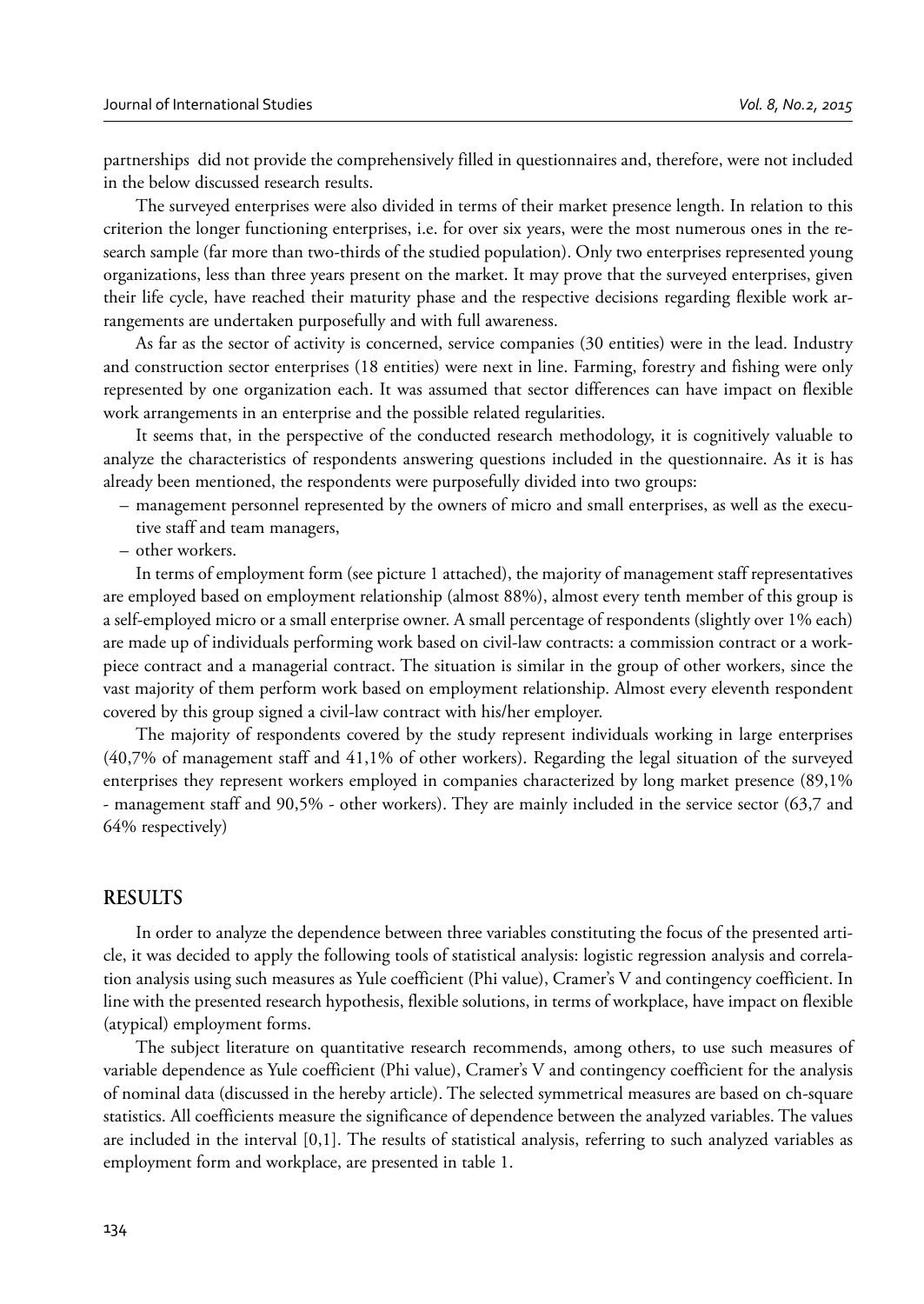While analyzing the obtained survey results, regarding the respondents' employment form and workplace, zero hypothesis was adopted stating that no dependence occurs between variables. As Table 1 shows, the values of all indicators result in this hypothesis rejection. Both, the value of Yule coefficient and contingency coefficient indicate the occurrence of strong relationship between variables. On the other hand, the interpretation of Cramer's V points to a moderate relationship between the respondent's employment form and workplace. Since all indicators are statistically significant zero hypothesis, i.e. the absence of impacts between variables, has been rejected. Therefore, one can assume that an employment form depends on the place where work obligations are performed.

#### Table 1

Synthetic measures estimating dependence between employment form and the location of work provision by a respondent.

|                                   |                            | Value | Approximate significance |
|-----------------------------------|----------------------------|-------|--------------------------|
| Employment<br>form by             | Phi                        | 0,627 | 0,000                    |
| working time<br>organization form | V Cramer                   | 0,362 | 0,000                    |
|                                   | Contingency<br>coefficient | 0,531 | 0,000                    |
| N valid<br>observations           |                            | 396   |                          |

Source: authors' compilation based on the obtained survey results using SPSS software.

The conducted statistical analysis allows concluding that in the researched sample the place of work provision has impact on the type of employment form.

Logistic regressing represents one of the most popular regression analysis variant for nominal variables in the statistical analysis of the obtained survey results. Its significant characteristic is the fact that variables are placed on a dichotomous scale and take only two values (zero-one). In the discussed case the dependent (explanatory) variable is represented by the respondent's employment form, whereas workplace is considered an independent variable. The types of responses provided are of nominal (qualitative), and more specifically of dichotomous, nature because the solutions referring to the three discussed variables, i.e. the dependent one – employment form and independent one – workplace, are either traditional or flexible and for this reason the application of classical linear regression would have been analytically inappropriate.

In the discussed case the logistic regression model testing was based on Wald statistics values. Wald coefficient was applied to verify zero hypotheses for variables in the discussed model (hypotheses of regression coefficient zero value, i.e. no impact of independent variable on a dependent one). As a result the research hypothesis, put forward in this article, remains verified. The values of regression coefficient referring to the discussed model are presented in Table 2.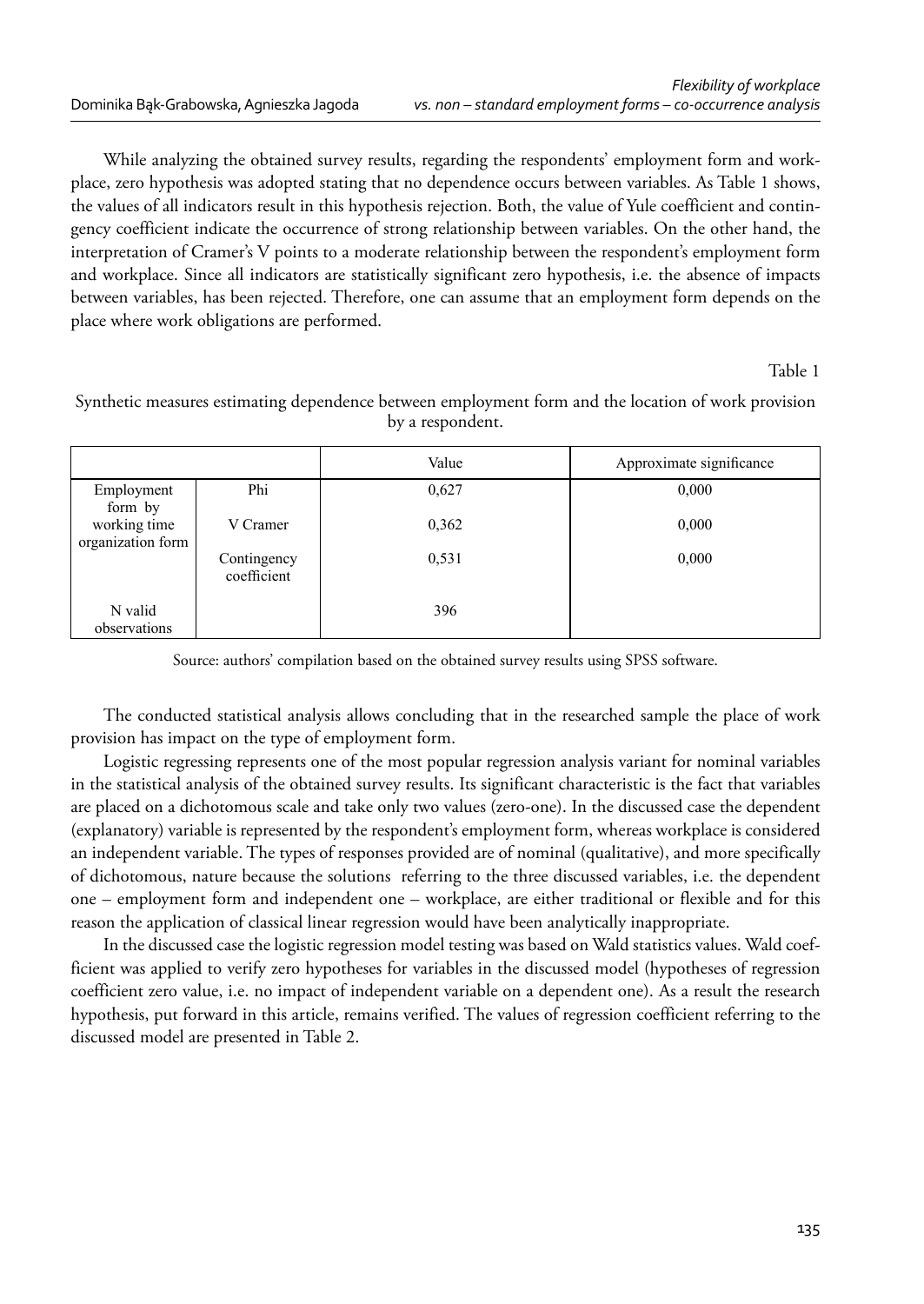Table 2

| Variable  | Logistic<br>regression<br>coefficient | Standard devia-<br>tion | Wald coefficient | df | Significance | Odds ratio<br>Exp(B) |
|-----------|---------------------------------------|-------------------------|------------------|----|--------------|----------------------|
| Workplace | 1.751                                 | ,336                    | 27,226           |    | 000          | 5,761                |
| constant  | $-2,815$                              | ,257                    | 119.591          |    | 000          | 0.60                 |

Values of logistic regression coefficients for a univariate model with a dichotomous predictor

Source: authors' compilation based on the obtained survey results using SPSS software.

From the perspective of the hypothesis testing about the influence of independent variable (place of work provision) on the form of employment, the zero hypothesis is rejected about the absence of influence – which is synonymous to the hypothesis about zero value of regression coefficient for the variable (and in the analyzed case regression coefficient  $B = 1,751$ . Therefore, an alternative hypothesis has to be adopted, confirming that the place of work provision does influence the choice of an employment form. The model of logistic regression allows calculating the odds ratio parameter. The term 'odds' refers to the probability ratio, meaning that a particular phenomenon is going to occur against the probability that a given phenomenon shall not occur. Based on the obtained result  $(Exp(B)=5,761)$  a conclusion can be drawn that while performing work outside an employer's seat, or in it – without any assigned permanent workstation, the odds are almost six times higher for the occurrence of a flexible employment form, than in case of employees who perform work in a traditional office (permanent place of work provision in an employer's seat). The obtained result remains statistically significant.

## **CONCLUSIONS AND LIMITATIONS**

The conducted empirical studies indicated that in the analyzed sample the workers employed based on non-standard employment forms provide work in atypical workplaces more often than those employed based on standards contracts, i.e. contract employment. The results were based on the analysis of correlation and regression and the latter confirmed that the chance of a non-standard employment form occurrence remains almost six times higher in the group of people who provide work in an enterprise head office.

Nevertheless, it is worth emphasizing that a flexible place of work provision does not remain a popular solution, despite the legislation in force, which stipulates for such solution in case of both standard and non-standard employment forms. The subject literature, more and more frequently, emphasizes both social and economic advantages of nomadic type of work, in terms of perspectives for both an employee and an employer (Mark, N. Makato, 2010). Flexible place and time of work performance open opportunities for an employee to maintain balance between professional and private life. Travelling for business results in higher customer satisfaction. Enterprises cut costs resulting from the reduction of office space. Moreover, in the light of conducted research, some employers rest assured that opening an opportunity for flexible workplace and working time development by an employee upgrades his/her work efficiency (Ahuja, Chudaoba, Kacmar, McKnight, George, 2007). As a result, employees' mobility, according to the subject literature, gains significance and remains the condition for work flexibility.

The presented results are crucial in understanding the specific nature of workers employed based on civil law contracts, they also provide information about the nature of work performed by those employed in standard conditions. They indicate that in terms of the latter flexible solutions are rarely applied with refer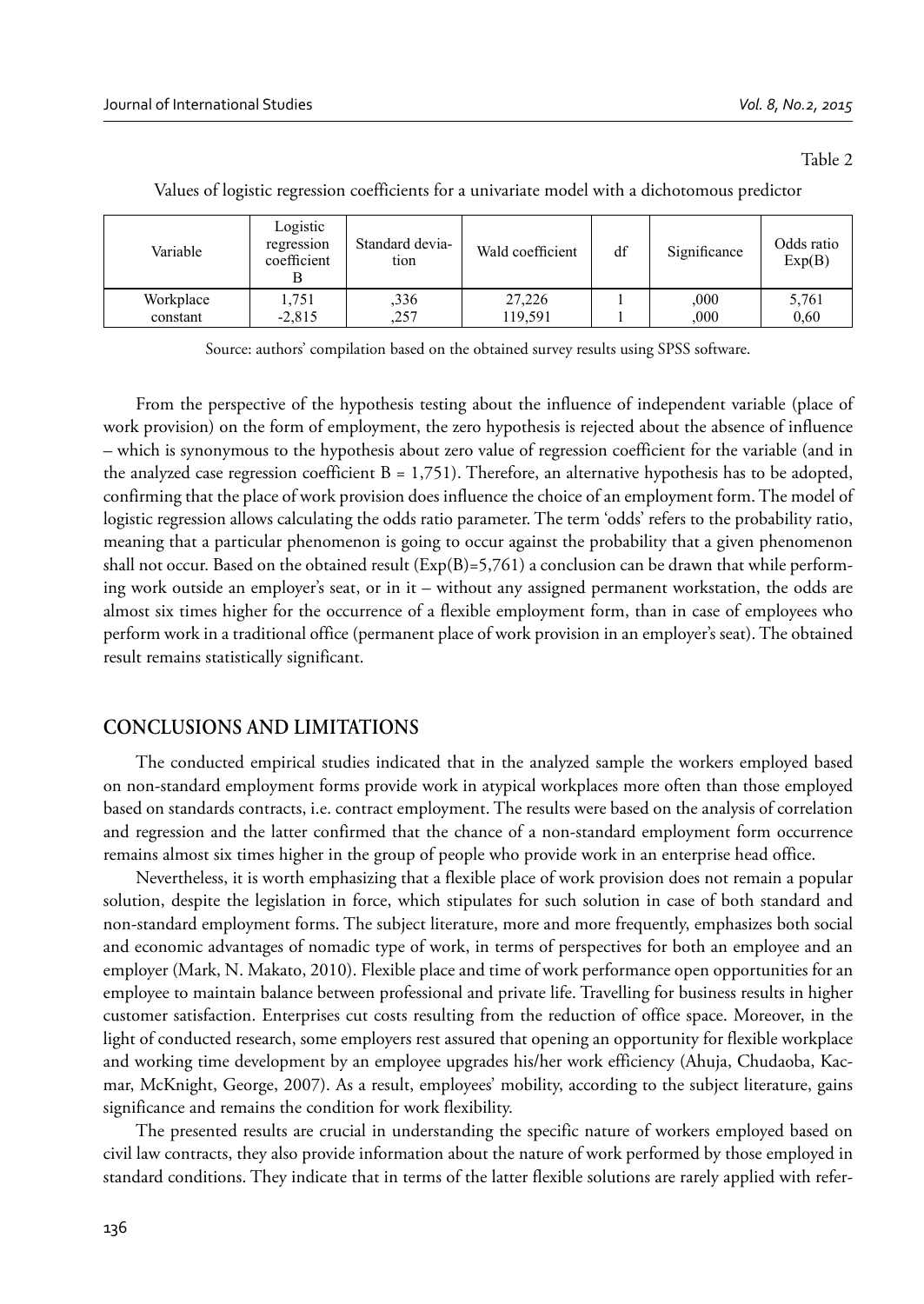ence to workplace organization, whereas the Labor Code provisions, currently in force, open possibilities for such flexibility, e.g. in the form of teleworking. It points to practical difficulties in the implementation of solutions possible to apply in the light of labor law, as well as to employers and employees being more used to typical solutions regarding the place of work provision. On the basis of the discussed results a conclusion can also be drawn that adopting atypical solutions, in the analyzed sample, referring to workplace organization, coincides more often with signing commissioned employment contracts.

#### **REFERENCES**

Ahuja M. K., Chudoba K., Kacmar C.J., McKnight D.H., George J.F. (2007), IT road warriors: Balancing work – family, conflict, Job autonomy, and work overload to mitigate turnover intentions, *MIS Quarterly*, Vol. 31, Issue 1, p. 1-17

Bąk, E. (2006), Flexible employment forms, C.H. Beck Publishers, Warsaw, pp. 3-5,

- Bąk-Grabowska, D. (2012), Employment models and forms categorization proposal, [in:] J. Lichtarski (scientific edit.), Establishing and exploiting the potential of an organization. Science for economic and local government practice, *Entrepreneurship and Management,* Vol. 13, No. 17, pp. 119-133,
- Bąk-Grabowska, D., Jagoda, A. (2012), Forms of work organization, working time organization and employment categorization proposal, *The Review of Organizations*, No. 11, pp. 23-26,
- Cappelii, P., Keller, J., *Classifying Work in the New Economy*, "Academy of Management Review", Vol. 38, No. 4, pp. 575–596, 2013.
- Mark G., Makato Su N. (2010), Making infrastructure visible for nomadic work, *Pervasive and Mobile Computing*, p. 1. Doi: 10.1016/j.pmcj.2009.12.004
- Pfeffer, J. (1993), Barriers to the advance of organizational science: Paradigm development as a dependent variable, *Academy of Management Review,* No. 18, pp. 599–620.







Source: authors' compilation based on the conducted empirical research.